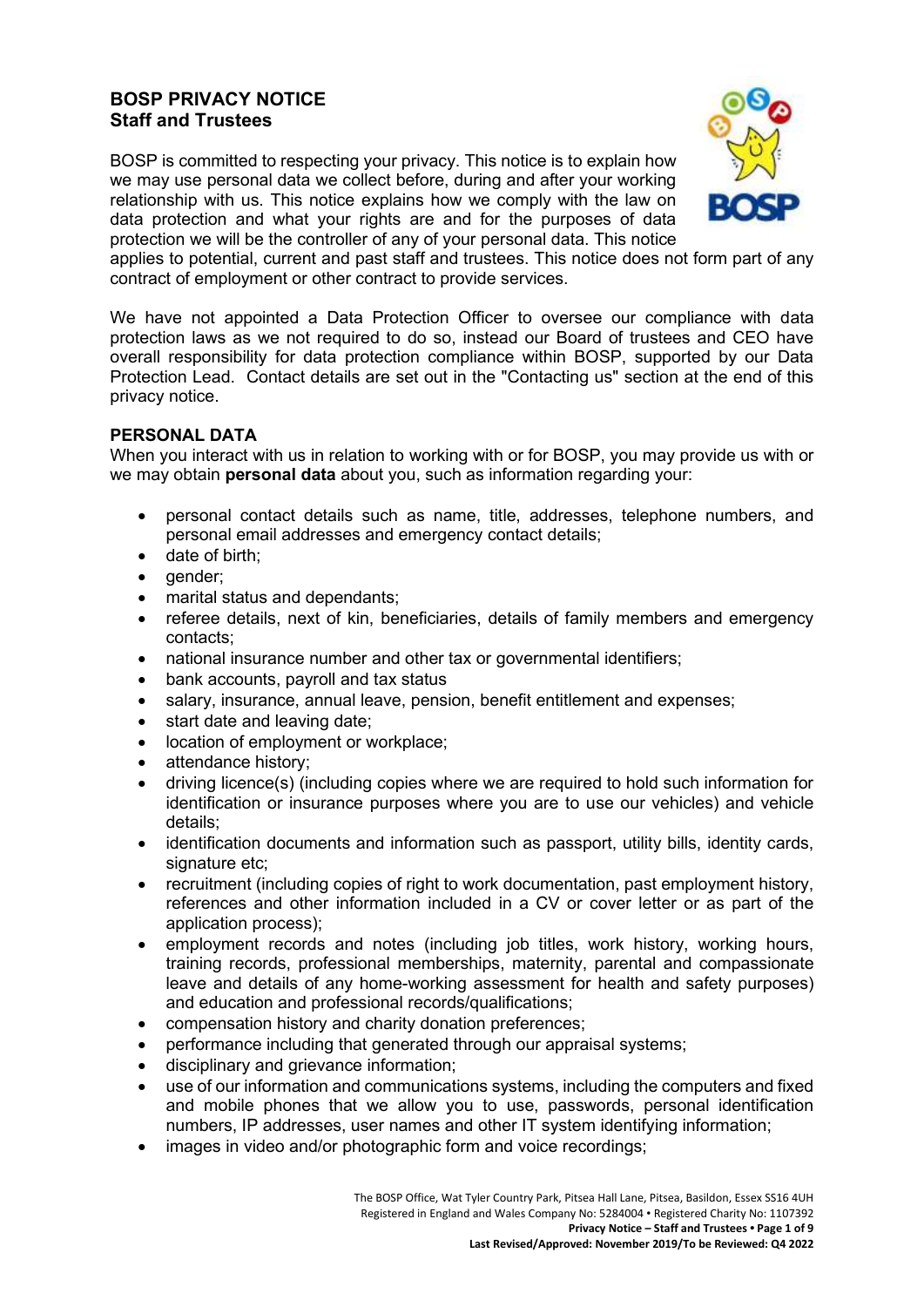- records of enquiries and other correspondence with you: and
- loans that you have made to us or we have made to you

### **SPECIAL CATEGORIES OF PERSONAL DATA**

We may also collect, store and use the following "**special categories**" of more sensitive personal data regarding you:

- information about your race or ethnicity, religious beliefs, sexual orientation and political opinions;
- information about your trade union memberships; and
- information about your health, including any medical condition, health and sickness records, medical records and health professional information

We may not collect all of the above types of special category information about you. In relation to the special category personal data that we do process we do so on the basis that

- the processing is necessary for reasons of substantial public interest, on a lawful basis;
- it is necessary for the establishment, exercise or defence of legal claims;
- it is necessary in order to protect the vital interests of the data subject or another natural person;
- it is necessary for the purposes of carrying out the obligations and exercising our or your rights in the field of employment and social security and social protection law; or
- based on your explicit consent

In the table below we refer to these as the "special category" reasons for processing of your personal data. We may also collect criminal records information from you. For criminal records history we process it on the basis of legal obligations or based on your explicit consent.

## **WHERE WE COLLECT YOUR DATA**

We typically collect personal data about employees, workers and trustees through the application and recruitment process, either directly from applicants or sometimes from an employment agency or background check provider. We may sometimes collect additional information from third parties including former employers, credit reference agencies or other background check agencies. We will also collect additional personal data in the course of jobrelated activities throughout the period of you working for us.

If you are providing us with details of referees, next of kin, beneficiaries, family members and emergency contacts they have a right to know and to be aware of how what personal data we hold about them, how we collect it and how we use and may share that information. Please share this privacy notice with those of them whom you feel are sufficiently mature to understand it. They also have the same rights as set out in the "Your rights in relation to personal data" section below.

#### **USES MADE OF YOUR PERSONAL DATA**

The table below describes the main purposes for which we process your personal data, the categories of your information involved and our lawful basis for being able to do this.

| <b>Purpose</b>              | Personal data used          | <b>Lawful basis</b>         |
|-----------------------------|-----------------------------|-----------------------------|
| Making a decision about     | All the personal data we    | We need this information to |
| your recruitment or         | collect for the purposes of | be able to perform and      |
| appointment and managing    | the recruitment process     | administer the recruitment  |
| the recruitment process and |                             | process for you to engage   |
| determining the terms on    |                             | <b>VOU</b>                  |
| which you work for us       |                             |                             |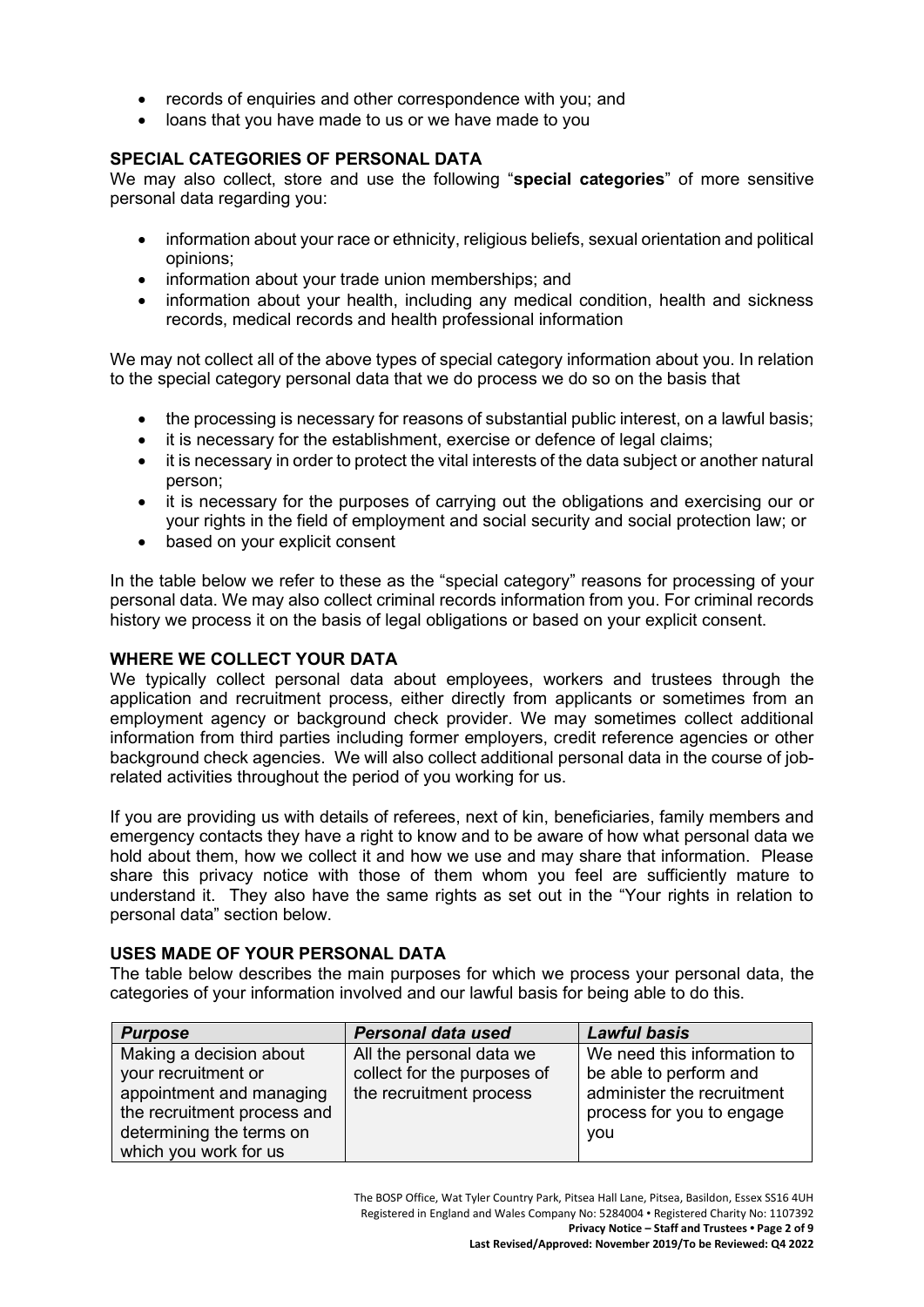|                                                                                                                                                                                                             |                                                                                                                                                                                       | This is necessary to enter<br>into a contract with you                                                                                                                                                                                                                     |
|-------------------------------------------------------------------------------------------------------------------------------------------------------------------------------------------------------------|---------------------------------------------------------------------------------------------------------------------------------------------------------------------------------------|----------------------------------------------------------------------------------------------------------------------------------------------------------------------------------------------------------------------------------------------------------------------------|
| Checking you are legally<br>entitled to work in the UK                                                                                                                                                      | Personal contact details and<br>identification documents and<br>right to work documentation                                                                                           | We have a legal obligation<br>to do so                                                                                                                                                                                                                                     |
| Producing and maintaining<br>business records, staff<br>directories, intranets,<br>websites, and other internal<br>and external business<br>documentation and<br>materials                                  | Personal contact details,<br>location of employment or<br>workplace and employment<br>records                                                                                         | We have a legitimate<br>interest to maintain up to<br>date business records and<br>materials                                                                                                                                                                               |
| Paying you and, if you are<br>an employee, deducting tax<br>and National Insurance<br>contributions                                                                                                         | Personal identifiers and<br>transaction and payment<br>information                                                                                                                    | To be able to manage and<br>perform our contract with<br>you<br>We have a legal obligation<br>to do so                                                                                                                                                                     |
| Providing benefits of<br>employment or working,<br>including flexible benefits<br>and liaising with benefit<br>providers                                                                                    | Personal identifiers, salary,<br>annual leave, pension and<br>benefits entitlement,<br>transaction and payment<br>information                                                         | To be able to manage and<br>perform our contract with<br>you<br>We may have a legal<br>obligation to do so                                                                                                                                                                 |
| Administering the contract<br>we have entered into with<br>you                                                                                                                                              | All your personal data<br>excluding 'special<br>categories' of personal data<br>and criminal records<br>information                                                                   | To be able to manage and<br>perform our contract with<br>you                                                                                                                                                                                                               |
| Conducting performance<br>reviews, grievance or<br>disciplinary hearings,<br>managing performance and<br>determining performance<br>requirements and making<br>decisions about<br>compensation and benefits | Performance, disciplinary<br>and grievance information,<br>employment records,<br>compensation history,<br>salary, annual leave,<br>pension and benefits                              | We have a legitimate<br>interest to ensure that our<br>staff are meeting their<br>performance objectives and<br>that the business is<br>managing and controlling<br>the performance process<br>effectively<br>To be able to manage and<br>perform our contract with<br>you |
| Business management and<br>planning, including<br>accounting and auditing,<br>conducting our normal<br>business operations and<br>managing our relationship<br>with you                                     | All your personal data<br>excluding 'special<br>categories' of personal data<br>and criminal records<br>information                                                                   | To be able to manage and<br>perform our contract with<br>you.<br>We have a legitimate<br>interest to run and manage<br>our business                                                                                                                                        |
| Assessing qualifications for<br>a particular job or task,<br>including decisions about<br>promotions and ascertaining<br>your fitness to work,<br>education, training and<br>development requirements       | Personal identifiers,<br>performance, disciplinary<br>and grievance information,<br>employment records,<br>compensation history,<br>salary, annual leave,<br>pension and benefits and | We may be legally obliged<br>to do so<br>To be able to manage and<br>perform our contract with<br>you<br>We have a legitimate<br>interest to run and manage                                                                                                                |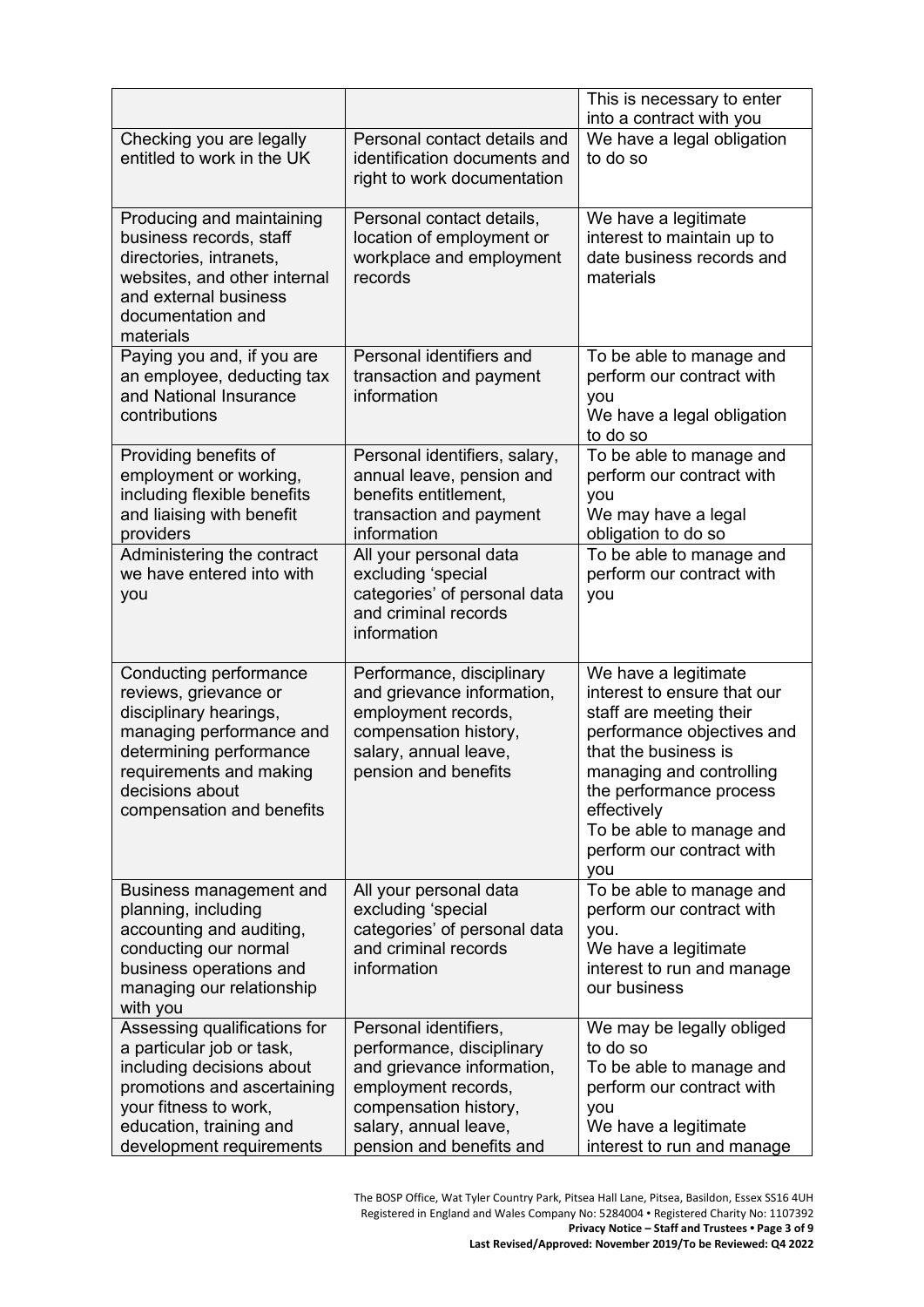|                                                                                                                                                                                                                                                                                                          | other personal data<br>excluding 'special<br>categories' of personal data<br>and criminal records<br>information                                                                                                                                                             | our business and to ensure<br>that our workers are suitably<br>trained                                                                                                                                                                     |
|----------------------------------------------------------------------------------------------------------------------------------------------------------------------------------------------------------------------------------------------------------------------------------------------------------|------------------------------------------------------------------------------------------------------------------------------------------------------------------------------------------------------------------------------------------------------------------------------|--------------------------------------------------------------------------------------------------------------------------------------------------------------------------------------------------------------------------------------------|
| Making decisions about your<br>continued employment or<br>engagement or termination<br>of our working relationship                                                                                                                                                                                       | Personal identifiers,<br>performance, disciplinary<br>and grievance information,<br>employment records,<br>compensation history,<br>salary, annual leave,<br>pension and benefits                                                                                            | We have a legitimate<br>interest to ensure that the<br>workers we engage<br>continue to be suitably<br>qualified and/or appropriate<br>for their role within the<br>business                                                               |
| Managing sickness absence                                                                                                                                                                                                                                                                                | Personal identifiers,<br>attendance history and<br>performance                                                                                                                                                                                                               | To be able to manage and<br>perform our contract with<br>you<br>We have a legitimate<br>business interest to ensure<br>that the workers we engage<br>continue to be suitably<br>qualified and/or appropriate<br>for their role within BOSP |
| Complying with health and<br>safety obligations                                                                                                                                                                                                                                                          | Working environment<br>information including any<br>home-working assessment<br>records                                                                                                                                                                                       | We have a legal obligation<br>to comply with Health and<br>Safety laws<br>We also have a legal<br>obligation to report any<br>accidents at work in<br>accordance with health and<br>safety laws                                            |
| Dealing with legal disputes<br>involving you, or other<br>employees, workers,<br>directors and consultants,<br>including accidents at work                                                                                                                                                               | All your personal data<br>excluding 'special<br>categories' of personal data<br>and criminal records<br>information                                                                                                                                                          | To be able to manage and<br>perform our contract with<br>you<br>We have a legitimate<br>interest to ensure that all<br>legal claims are managed<br>effectively                                                                             |
| For the purposes of<br>ensuring the security of our<br>systems and our<br>information, to ensure<br>network and information<br>security, including<br>preventing unauthorised<br>access to our computer and<br>electronic communications<br>systems and preventing<br>malicious software<br>distribution | Use of our information and<br>communications systems,<br>including the computers and<br>fixed and mobile phones<br>that we allow you to use,<br>passwords, personal<br>identification numbers, IP<br>addresses, user names and<br>other IT system identifying<br>information | We have a legitimate<br>business in ensuring our<br>systems are secure<br>To be able to manage and<br>perform our contract with<br>you                                                                                                     |
| To facilitate the use of our IT<br>systems and monitor your<br>use of our information and<br>communication systems to<br>ensure compliance with our<br>IT policies                                                                                                                                       | Use of our information and<br>communications systems,<br>including the computers and<br>fixed and mobile phones<br>that we allow you to use,<br>passwords, personal                                                                                                          | We have a legitimate<br>interest in ensuring that our<br>workers use our computer<br>systems and information<br>correctly and efficiently and                                                                                              |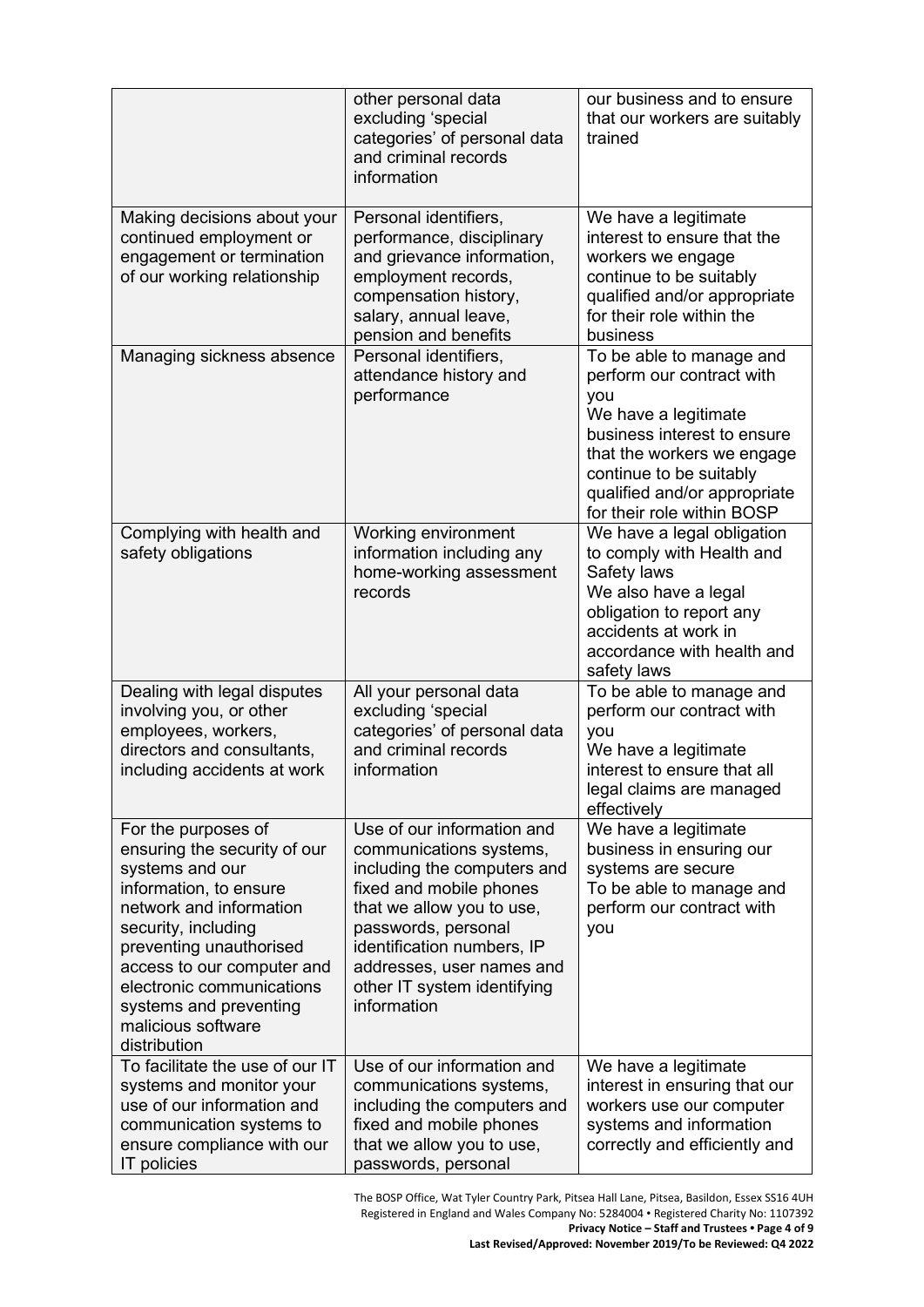|                                                                                                                                                                                                                | identification numbers, IP<br>addresses, user names and<br>other IT system identifying<br>information                                                                                                                                                                        | in compliance with our IT<br>policies<br>To be able to manage and<br>perform our contract with<br>you                                                                          |
|----------------------------------------------------------------------------------------------------------------------------------------------------------------------------------------------------------------|------------------------------------------------------------------------------------------------------------------------------------------------------------------------------------------------------------------------------------------------------------------------------|--------------------------------------------------------------------------------------------------------------------------------------------------------------------------------|
| To comply with our legal<br>obligations, for example in<br>relation to PAYE, National<br>Insurance, Companies<br>House filings                                                                                 | Personal identifiers,<br>transaction and payment<br>information, national<br>insurance number and other<br>tax or governmental<br>identifiers<br>bank account details, payroll<br>and tax status, name,<br>address, date of birth, other<br>directorships                    | We have a legal obligation<br>to do so                                                                                                                                         |
| To ensure network and<br>information security,<br>including preventing<br>unauthorised access to our<br>computer and electronic<br>communications systems<br>and preventing malicious<br>software distribution | Use of our information and<br>communications systems,<br>including the computers and<br>fixed and mobile phones<br>that we allow you to use,<br>passwords, personal<br>identification numbers, IP<br>addresses, user names and<br>other IT system identifying<br>information | We have a legitimate<br>interest in ensuring our<br>systems are secure                                                                                                         |
| To review and better<br>understand employee<br>retention and attrition rates                                                                                                                                   | <b>Employment records</b>                                                                                                                                                                                                                                                    | We have a legitimate<br>interest in order to improve<br>as an employer                                                                                                         |
| For the purposes of equal<br>opportunities monitoring                                                                                                                                                          | Name, title, date of birth;<br>gender; marital status;<br>salary, annual leave,<br>pension and benefits;<br>location of employment or<br>workplace                                                                                                                           | We may have a legal<br>obligation to do so and we<br>have a legitimate interest in<br>doing so to make sure our<br>organisation is a fair place<br>to work                     |
| Storage of records relating<br>to you and also records<br>relating to our business                                                                                                                             | All non-'special categories'<br>of personal data                                                                                                                                                                                                                             | To be able to manage and<br>fulfil our contract with you,<br>we may have a legal<br>obligation to do so and we<br>also have a legitimate<br>interest to keep proper<br>records |
| For the purpose of<br>complying with any<br>regulatory requirements                                                                                                                                            | All the personal data about<br>you excluding special<br>category information and<br>criminal records data                                                                                                                                                                    | We may have a legal<br>obligation to comply with<br>regulatory requirements and<br>we have a legitimate interest<br>in complying with regulatory<br>requirements               |
| Storage of records relating<br>to you and also records<br>relating to our business.                                                                                                                            | All 'special categories' of<br>personal data                                                                                                                                                                                                                                 | We process special<br>category personal data on<br>the basis of the "special<br>category reasons for<br>processing of your personal                                            |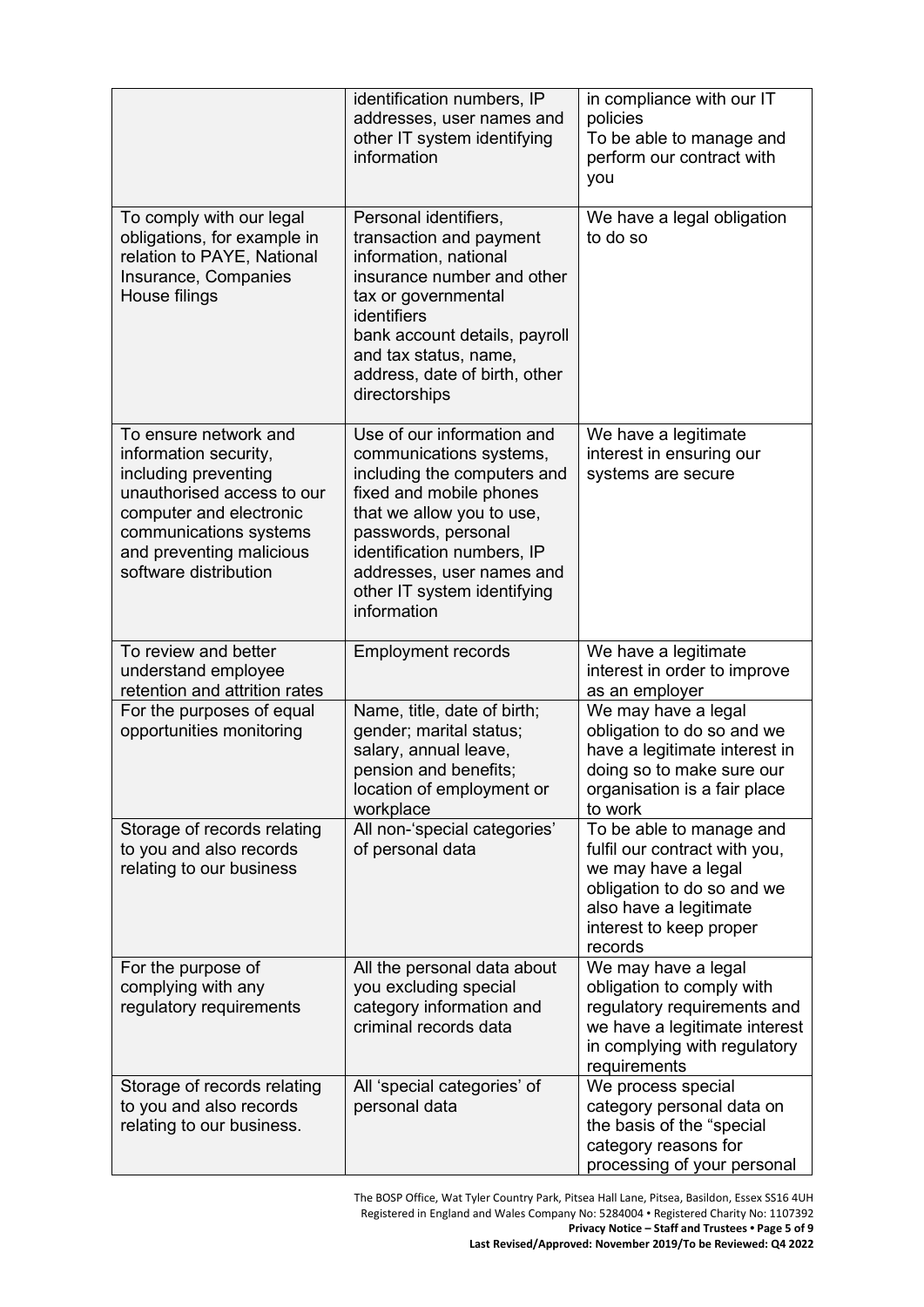|                                                                                                                                                                                                                                                                                                                              |                                                                                                                                                                  | data" referred to in section 2<br>above.<br>For criminal records<br>information we process it on<br>the basis of legal obligations<br>or based on your explicit<br>consent.     |
|------------------------------------------------------------------------------------------------------------------------------------------------------------------------------------------------------------------------------------------------------------------------------------------------------------------------------|------------------------------------------------------------------------------------------------------------------------------------------------------------------|---------------------------------------------------------------------------------------------------------------------------------------------------------------------------------|
| We will use information<br>relating to your absence<br>from work, which may<br>include sickness absence or<br>family-related absences, to<br>comply with employment<br>and other laws.                                                                                                                                       | Information about your<br>health, including any<br>medical condition, health<br>and sickness records.<br>medical records and health<br>professional information; | We process special<br>category personal data on<br>the basis of the "special<br>category reasons for<br>processing of your personal<br>data" referred to in section 2<br>above. |
| We will use information<br>about your physical or<br>mental health to provide you<br>with benefits under your<br>contract                                                                                                                                                                                                    | Information about your<br>health, including any<br>medical condition, health<br>and sickness records,<br>medical records and health<br>professional information; | We process special<br>category personal data on<br>the basis of the "special<br>category reasons for<br>processing of your personal<br>data" referred to in section 2<br>above. |
| We will use information<br>about your physical or<br>mental health, or disability<br>status, to ensure your health<br>and safety in the workplace<br>and to assess your fitness to<br>work, to provide appropriate<br>workplace adjustments, to<br>monitor and manage<br>sickness absence and to<br>administer benefits; and | Information about your<br>health, including any<br>medical condition, health<br>and sickness records,<br>medical records and health<br>professional information; | We process special<br>category personal data on<br>the basis of the "special<br>category reasons for<br>processing of your personal<br>data" referred to in section 2<br>above  |
| We will use information<br>about your race or national<br>or ethnic origin, religious,<br>philosophical or moral<br>beliefs, or your sexual life or<br>sexual orientation or political<br>beliefs, to ensure<br>meaningful equal<br>opportunity monitoring and<br>reporting.                                                 | Information about your race<br>or ethnicity, religious beliefs,<br>sexual orientation and<br>political opinions;                                                 | We process special<br>category personal data on<br>the basis of the "special<br>category reasons for<br>processing of your personal<br>data" referred to in section 2<br>above  |
| We will use and retain<br>information about criminal<br>convictions to comply with<br>law and in order to<br>determine your eligibility to<br>undertake particular types of<br>work.                                                                                                                                         | Information about your<br>criminal convictions and<br>offences                                                                                                   | For criminal records<br>information we process it on<br>the basis of legal obligations<br>or based on your explicit<br>consent.                                                 |

For some of your personal data you will have a legal, contractual or other requirement or obligation for you to provide us with your personal data. If you do not provide us with the requested personal data, we may not be able to engage your or we may not be able to properly perform our contract with you or comply with legal obligations and we may have to terminate your engagement. For other personal data you may not be under an obligation to provide it to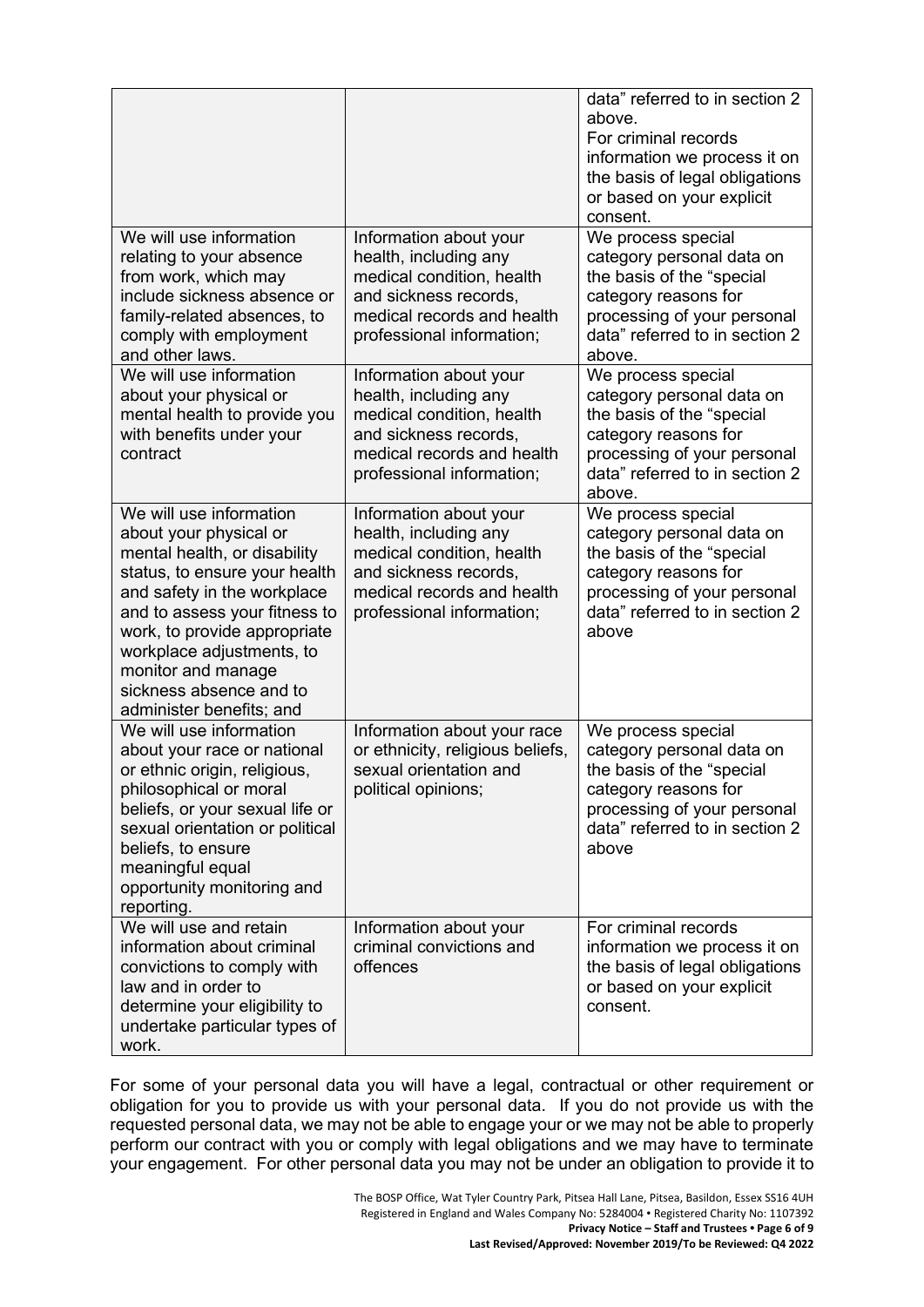us, but if you do not provide it then we may not be able to properly perform our contract with you.

Where you have given us your consent to use your personal data in a particular manner, you have the right to withdraw this consent at any time, which you may do so by contacting us as described in the "**Contacting us**" section below. Please note however that the withdrawal of your consent will not affect any use of your personal data made before you withdrew your consent and we may still be entitled to hold and process the relevant personal data to the extent that we are entitled to do so on bases other than your consent. Withdrawing consent may also have the same effects as not providing the information in the first place, for example we may no longer be able to provide certain benefits to you.

### **DISCLOSURE OF YOUR PERSONAL DATA**

We may share your personal data with the following parties:

- **Any party approved by you**.
- **Other service providers and advisors**: for example, payroll, pension administration, benefits provision, professional advisors and administration, secure storage, and IT services. All our third-party service providers are required to take appropriate security measures to protect your personal data.
- **Prospective new employers**: for the provision of references for you;
- **The Government or our regulators**: where we are required to do so by law or to assist with their investigations or initiatives for the financial services industry.
- **Police, law enforcement and security services**: to assist with the investigation and prevention of crime and the protection of national security

We do not disclose your personal data to anyone else except as set out above, and only when is necessary. We will never share, sell, swap or rent your data to third parties for marketing purposes.

### **WHERE WE STORE YOUR PERSONAL DATA**

The personal data we collect from you as a prospective, current or past employee, worker or trustee is kept either in a locked and secure cabinet, drawer or locker in an office with restricted access, in an electronic format on an encrypted computer or portable device or transferred and stored securely on a cloud-based database with restricted access.

The personal data we collect is not transferred to and stored in countries outside of the UK and the European Union. We have security procedures, rules and technical measures in place to protect your personal data. Your personal data will be kept in a secure environment with access restricted on a need to know basis. We will take all reasonable steps to ensure that your personal data is only used in accordance with this privacy notice and applicable data protection legislation and is respected and kept secure.

### **HOW LONG WE KEEP PERSONAL DATA FOR**

The duration for which we retain your personal data will differ depending on the type of information and the reason why we collected it from you. However, in some cases personal data may be retained on a long-term basis: for example, personal data that we need to retain for legal purposes will normally be retained in accordance with usual commercial practice and regulatory requirements. Generally, where there is no legal requirement, we retain all physical and electronic records for a period of 6 years (if you are a current employee, this may be for 6 years after your employment ends). Exceptions to this rule are:

• Details regarding unsuccessful job applicants where we hold records for a period of not more than 12 months;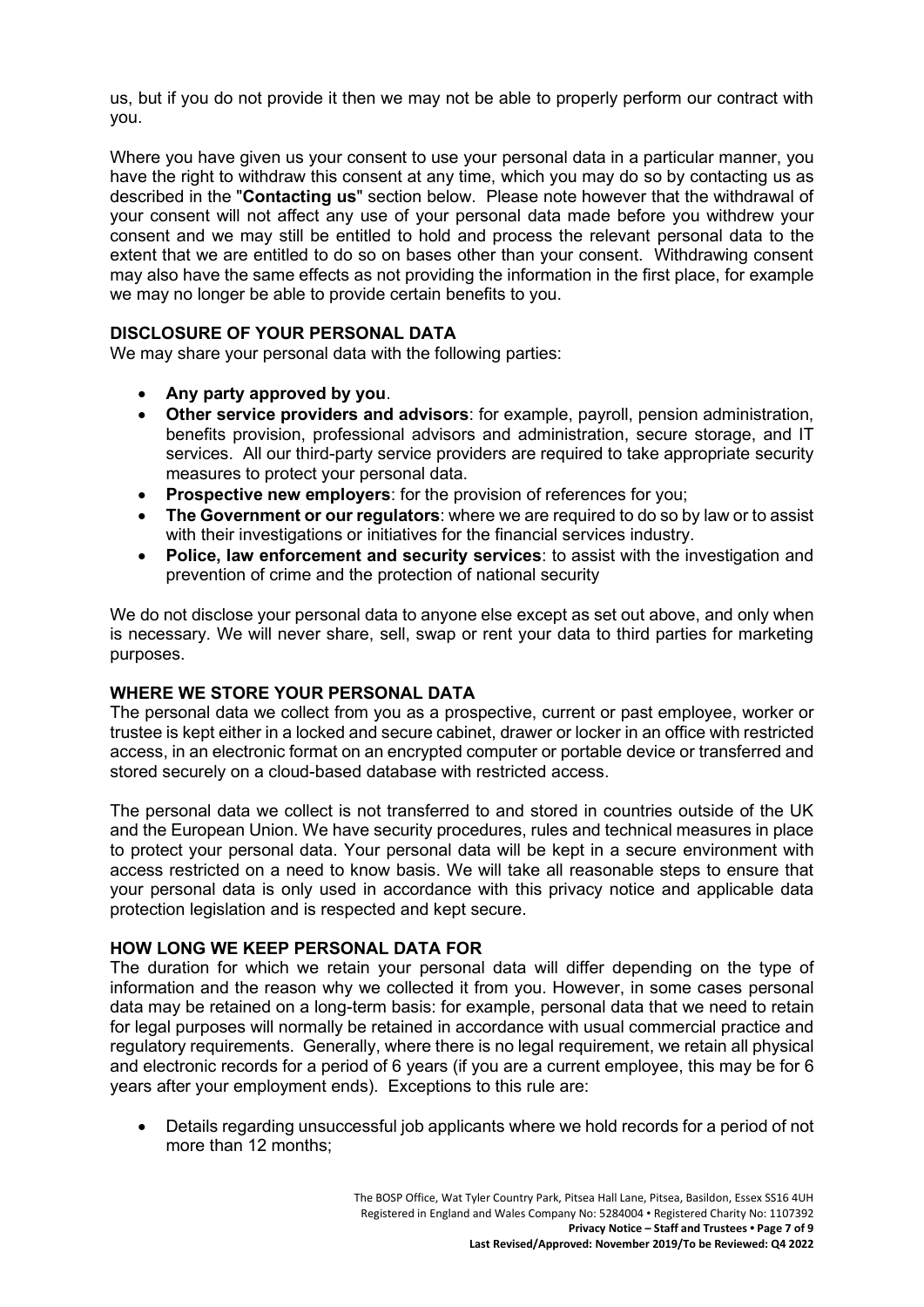- Information that may be relevant to personal injury claims, employment claims, discrimination claims may be retained until the limitation period for those types of claims has expired. For personal injury or discrimination claims this can be an extended period as the limitation period might not start to run until a long time after you have worked for us.
- Information that may be useful to a pension provider or benefit provider which we may retain for the period that your pension or benefit is payable

It is important to ensure that the personal data we hold about you is accurate and up-to-date, and you should let us know if anything changes, for example if you move home or change your phone number or email address. To update the personal data we hold about you, you can contact us using the details in the "Contacting us" section below, or by contacting enquiries@bosp.co.uk.

# **YOUR RIGHTS IN RELATION TO PERSONAL DATA**

You have the following rights in relation to your personal data:

- the right to be informed about how your personal data is being used;
- the right to access the personal data we hold about you:
- the right to request the correction of inaccurate personal data we hold about you;
- the right to request the erasure of your personal data in certain limited circumstances;
- the right to restrict processing of your personal data where certain requirements are met;
- the right to object to the processing of your personal data;
- the right to request that we transfer elements of your data either to you or another service provider; and
- the right to object to certain automated decision-making processes using your personal data

You should note that some of these rights, for example the right to require us to transfer your data to another service provider or the right to object to automated decision making, may not apply as they have specific requirements and exemptions which apply to them and they may not apply to personal data recorded and stored by us. For example, we do not use automated decision making in relation to your personal data. However, some have no conditions attached, so your right to withdraw consent or object to processing for direct marketing are absolute rights.

Whilst this privacy notice sets out a general summary of your legal rights in respect of personal data, this is a very complex area of law. More information about your legal rights can be found on the Information Commissioner's website at <https://ico.org.uk/for-the-public/>

To exercise any of the above rights, or if you have any questions relating to your rights, please contact us by using the details set out in the "**Contacting us**" section below.

If you are unhappy with the way we are using your personal data you can also complain to the UK Information Commissioner's Office or your local data protection regulator. We are here to help and encourage you to contact us to resolve your complaint first.

### **USE OF COOKIES, SOCIAL MEDIA & OUR WEBSITE**

Cookies are text files which collect log on information and visitor behaviour information. Cookies track visitor use and compile statistical reports on website activity. Such information will not identify you personally, it provides statistical data about our visitors and their use of our website and does not identify any personal details whatsoever. It is used by us to analyse how visitors interact with the website so that we can continue to develop and improve it.